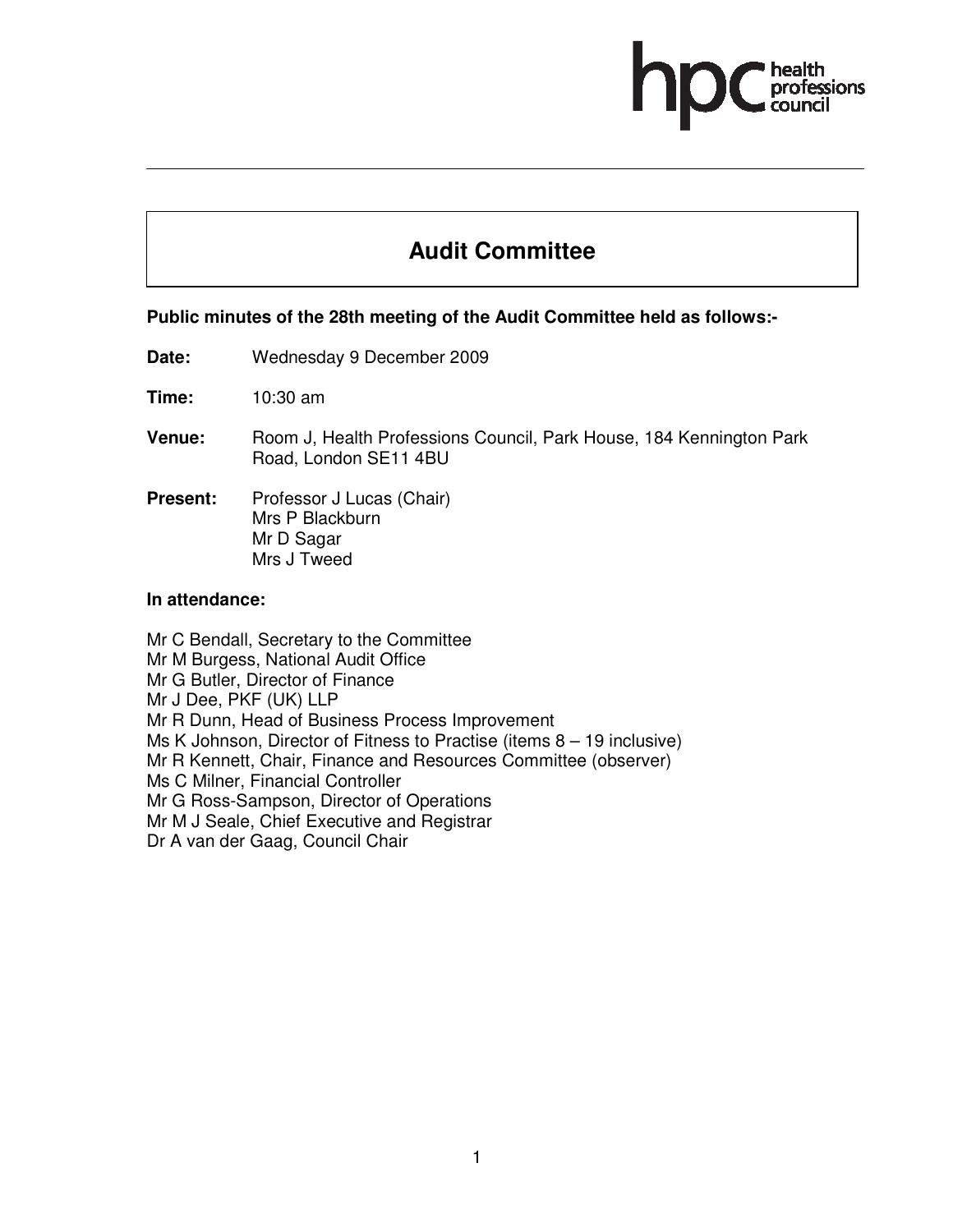# **Item 1.09/66 Apologies for absence**

1.1 Apologies for absence were received from Mr R Weighell of PKF (UK) LLP.

# **Item 2.09/67 Approval of agenda**

2.1 The Committee approved the agenda.

#### **Item 3.09/68 Declarations of members' interests**

3.1 Members had no interests to declare in connection with the items on the agenda.

# **Item 4.09/69 Minutes of the Audit Committee meeting of 29 September 2009 (report ref: AUD 51/09)**

- 4.1 It was agreed that the minutes of the 27th meeting of the Audit Committee should be confirmed as a true record and signed by the Chair, subject to the following amendments:
	- Mr Kennett had been in attendance; and
	- the first sentence of paragraph 10.4 should be amended to read: 'The Committee noted that HPC had insurance in place for up to a further £125,000 for cases where legal costs exceeded £125,000.'

# **Item 5.09/70 Matters arising (report ref: AUD 52/09)**

- 5.1 The Committee received a paper to note from the Executive.
- 5.2 The Committee noted the actions list as agreed at the last meeting.
- 5.3 The Committee noted that it was now intended that the internal audit charter would be considered by the Council at its meeting in February 2010.
- 5.4 The Committee noted that, at its meeting on 29 September 2009, it had agreed that, at each meeting, PKF should report progress against recommendations made in internal audit reports. The Committee discussed this matter at item 12 (see paragraph 12.4 below).

#### **Item 6.09/71 Business Process Improvement report (report ref: AUD 53/09)**

6.1 The Committee received a report summarising business improvement work.

| Date       | Ver.           | Dept/Cmte | Doc.<br>Type | Title                                             | <b>Status</b>     | Int. Aud.                 |
|------------|----------------|-----------|--------------|---------------------------------------------------|-------------------|---------------------------|
| 2009-12-11 | $\overline{a}$ | aud       | MIN.         | Minutes Audit Committee 9<br>December 2009 public | Final<br>DD: None | <b>Public</b><br>RD: None |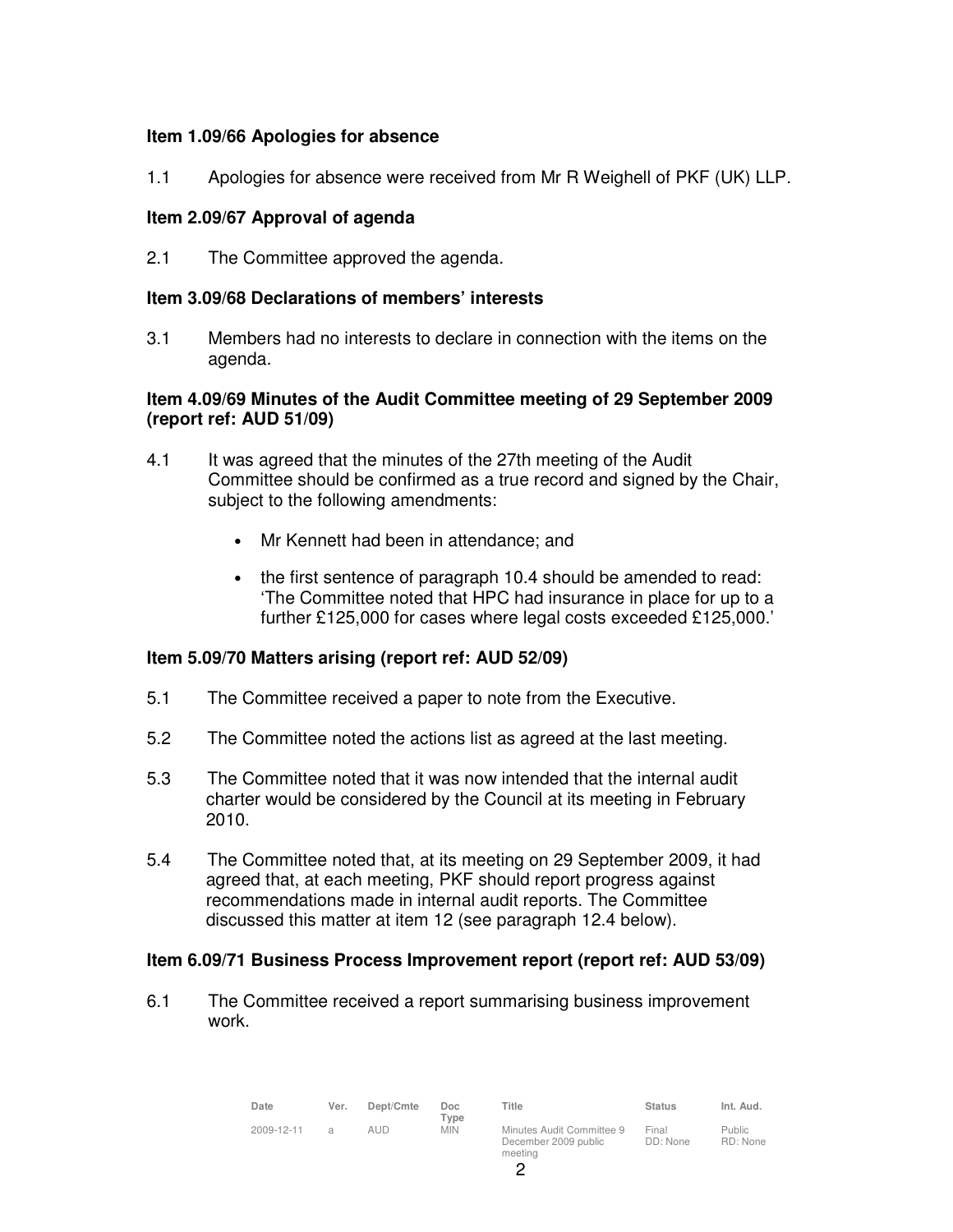- 6.2 The Committee noted that the British Standards Institute had completed a review of several departments in October 2009 and HPC had retained its certification against the ISO 9001:2008 standard.
- 6.3 The Committee noted that the National Audit Office (NAO) was using HPC's risk register as an example of good practice for the NAO's clients in Albania.

### **Item 7.09/72 Response to the Poynter Review (report ref: AUD 54/09)**

- 7.1 The Committee received a paper for discussion/approval from the Executive.
- 7.2 The Committee noted that, in 2007, data relating to 26 million child benefit claimants had been lost in transit between HM Revenue and Customs and the NAO. In response, the government had appointed Kieron Poynter to conduct a review of HM Revenue and Custom's procedures and systems. The Committee noted that PKF had conducted an internal audit of HPC's systems in 2007, as part of HPC's response to the incident. The Executive had since reviewed the recommendations made in the Poynter Review and the paper proposed HPC's response to each recommendation.
- 7.3 The Committee received a presentation on recent high-profile losses of data in the public and private sectors and how HPC would respond to the recommendations in the Poynter Review. The Committee agreed that the paper was very comprehensive and thorough and congratulated the Executive on its work.
- 7.4 The Committee noted that a number of controls were in place at HPC to make data more secure. These included measures such as encryption of laptops, protocols for transferring data and increased security in HPC's office (such as securing access to the lift leading to the Fitness to Practise department and installing access control to the office space).
- 7.5 The Committee approved the recommendations for HPC's response to the Poynter Review.

# **Action: RD/GRS (ongoing)**

# **Item 8.09/73 Risks owned by the Director of Operations**

- 8.1 The Committee received a presentation on risks owned by the Director of Operations and the mitigations in place. Copies of the relevant part of the risk register were tabled, along with copies of the complete register.
- 8.2 In discussion the following points were made:

| Date       | Ver.          | Dept/Cmte | Doc<br>$T$ vpe | Title                                                        | <b>Status</b>     | Int. Aud.          |
|------------|---------------|-----------|----------------|--------------------------------------------------------------|-------------------|--------------------|
| 2009-12-11 | $\mathcal{A}$ | aud       | <b>MIN</b>     | Minutes Audit Committee 9<br>December 2009 public<br>meeting | Final<br>DD: None | Public<br>RD: None |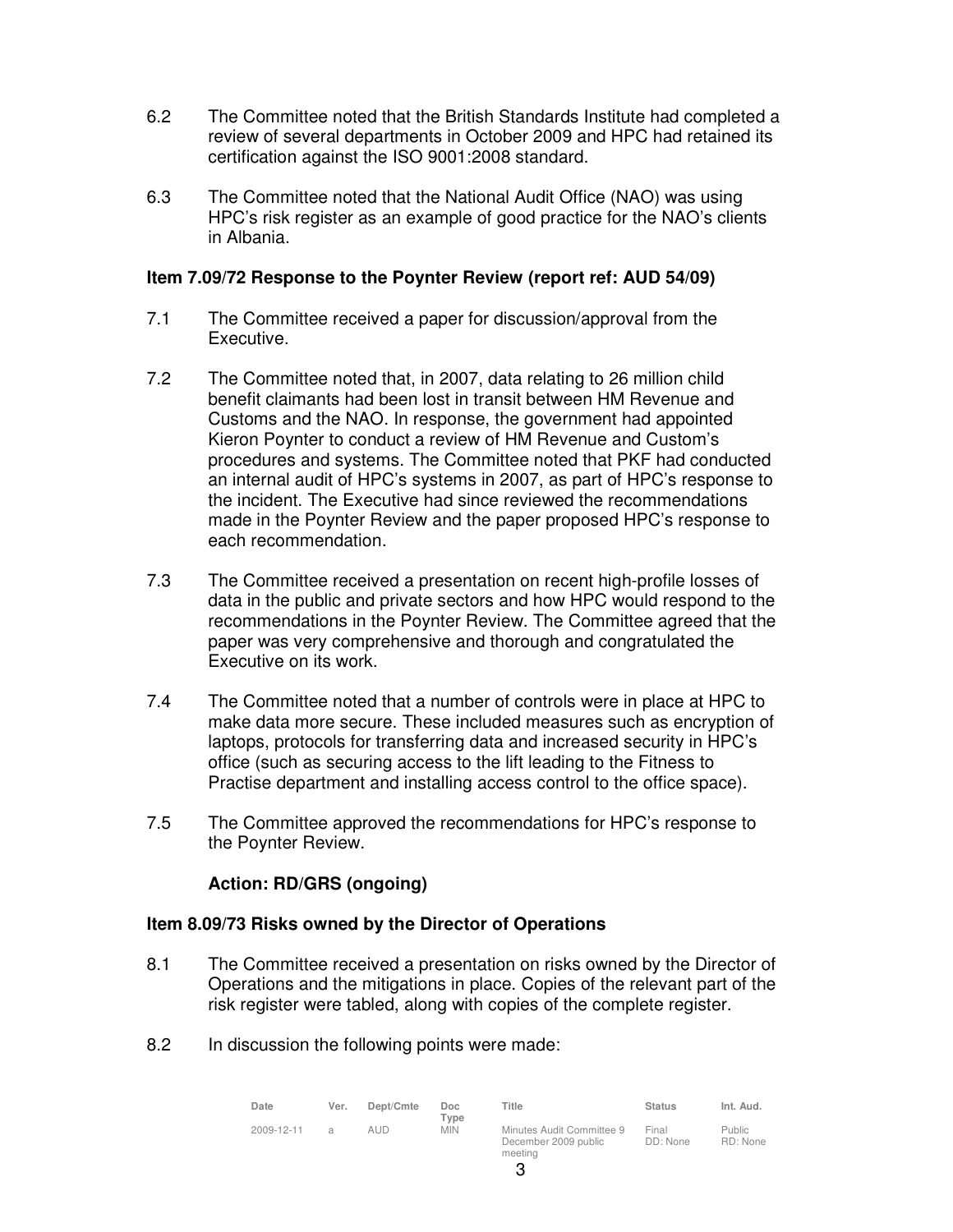- the Committee questioned the methodology used to compile the risk register. Some members felt that risks should be rated at a lower level than the scores assigned by the Executive;
- there was a tendency for the number of risks in the register to increase over time; and
- members had experience of other risk registers that tended to be more dynamic documents, while risks on the HPC register tended to be rated at the same level over time. The Committee noted that presentations from risk owners at its meetings would help members to understand the reasons for any changes in the rating of risks.
- 8.3 The Committee agreed that members of the Committee should send examples of risk registers to the Executive and that these should be compared with HPC's risk register at the next meeting.

### **Action: All members/GRS/RD (by January 2010)**

8.4 The Committee noted that a timetable for risk owners to make presentations to the Audit Committee had been arranged. It was agreed that a copy of the timetable should be included in the papers for the next meeting.

# **Action: CB (by 24 February 2010)**

#### **Item 9.09/74 Internal audit report – Financial systems (report ref: AUD 55/09)**

- 9.1 The Committee received a paper for discussion/approval from the Executive.
- 9.2 The Committee noted that, in accordance with the internal audit plan agreed by the Committee in February 2009, PKF had conducted a review of financial controls. PKF had concluded that controls were in place and had rated the area as satisfactory.
- 9.3 The Committee noted that PKF had raised one recommendation, that the electronic Purchase Requisition System should be used for all purchase ordering, to replace a manual system used for some purchases. The Committee noted that the Executive intended to implement the recommendation by June 2010. The Committee noted that, if electronic purchase ordering had been in place for all purchases, PKF would have given a rating of sound.
- 9.4 The Committee noted that the Finance and Resources Committee received papers forecasting registrant numbers, which fed into the budget and the financial five year plan.

| Date       | Ver.          | Dept/Cmte | Doc<br>$T$ <sub>VDe</sub> | Title                                                        | <b>Status</b>     | Int. Aud.                 |
|------------|---------------|-----------|---------------------------|--------------------------------------------------------------|-------------------|---------------------------|
| 2009-12-11 | $\mathcal{A}$ | aud       | <b>MIN</b>                | Minutes Audit Committee 9<br>December 2009 public<br>meeting | Final<br>DD: None | <b>Public</b><br>RD: None |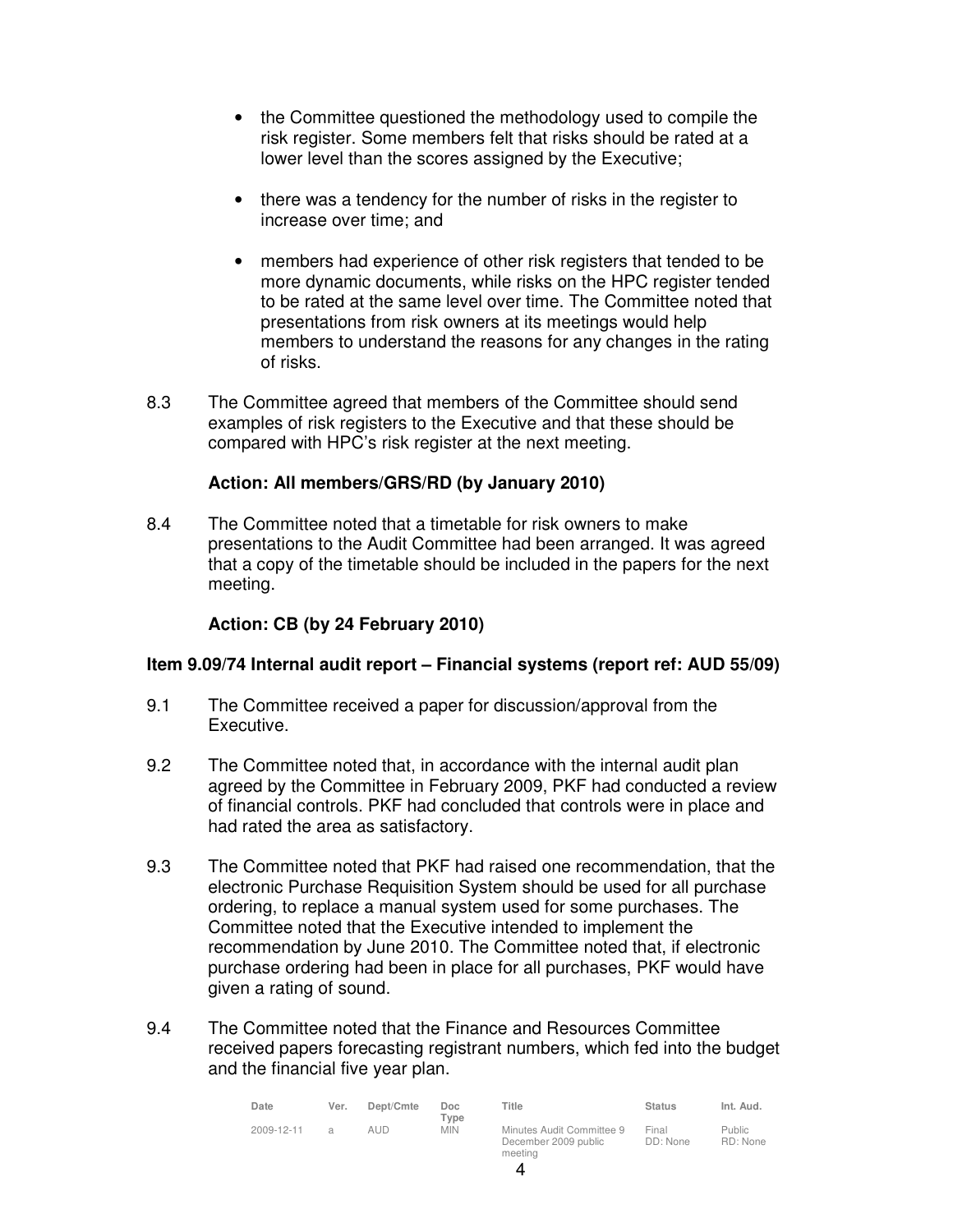- 9.5 The Committee noted that the shortfall in international applications for registration was expected to have a relatively small impact on HPC's income. The Committee noted that, in the event of an unexpected decrease in income, some projects and expenditure could be deferred. The Finance and Resources Committee also received detailed explanations of variances from the budget and actions taken to address variances.
- 9.6 The Committee agreed to accept the report.

# **Item 10.09/75 Internal audit report – Online renewals project (report ref: AUD 56/09)**

- 10.1 The Committee received a paper for discussion/approval from the Executive.
- 10.2 The Committee noted that, in accordance with the internal audit plan agreed by the Committee in February 2009, PKF had conducted a second review of the online renewals project. PKF had rated the project as sound to date.
- 10.3 The Committee noted that the project was expected to be completed in the near future. The Executive had taken a cautious approach to the project, in order to ensure that the system would be useable, secure and scaleable. The Executive had used a number of technical advisers and contractors on the project and had regularly reported on progress to the Finance and Resources Committee. The Committee noted that the project had been delayed by a total of 13 weeks for various reasons, including testing of the system and delays by a supplier in installing a leased data line.
- 10.4 The Committee agreed to accept the report.

### **Item 11.09/76 Internal audit reports – Closed cases quality assurance; Fitness to Practise procedural compliance review (report ref: AUD 57/09)**

- 11.1 The Committee received a paper for discussion/approval from the Executive.
- 11.2 The Committee noted that, in accordance with the internal audit plan agreed by the Committee in February 2009, PKF had conducted a review of two areas of the Fitness to Practise Department. The Committee noted that the Council for Healthcare Regulatory Excellence was currently auditing fitness to practise work for 2008-9, as part of its audit programme for all the regulators of health professionals.

| Date       | Ver.           | Dept/Cmte | Doc.<br>$T$ vpe | Title                                             | <b>Status</b>     | Int. Aud.          |
|------------|----------------|-----------|-----------------|---------------------------------------------------|-------------------|--------------------|
| 2009-12-11 | $\overline{a}$ | aud       | <b>MIN</b>      | Minutes Audit Committee 9<br>December 2009 public | Final<br>DD: None | Public<br>RD: None |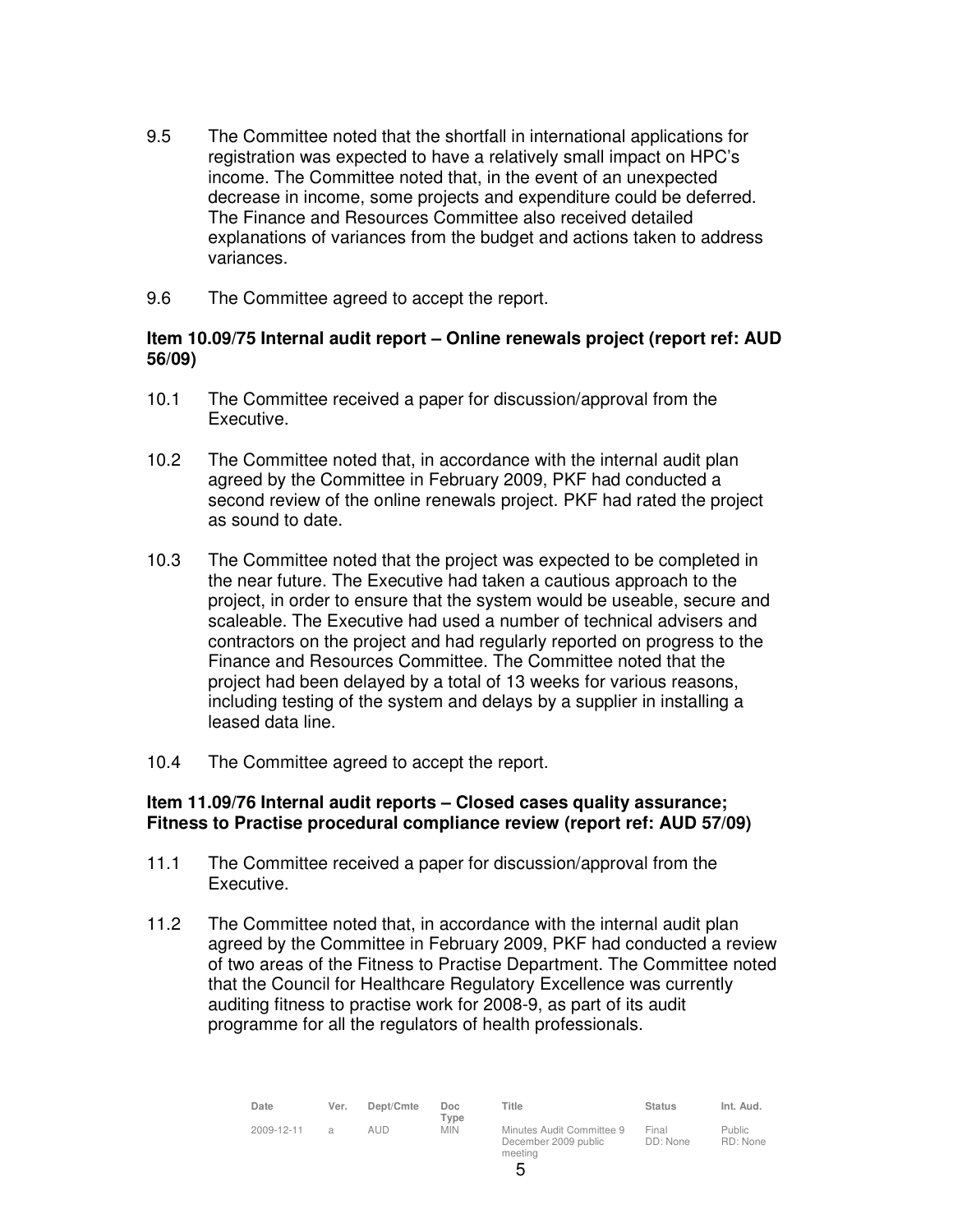- 11.3 The Committee noted that PKF had rated closed cases quality assurance as sound. One recommendation had been made – i.e. HPC should consider whether it would be beneficial to specify the types of allegations where legal advice should always by sought by the Fitness to Practise Department. The Committee noted that the Executive proposed to update operating guidance to provide further guidance on seeking advice. The Executive also proposed to produce a checklist on the issues to consider before seeking advice on closing a case.
- 11.4 The Committee agreed to accept the reports.

# **Item 12.09/77 Internal audit report – Review of recommendations from previous reports (report ref: AUD 58/09)**

- 12.1 The Committee received a paper for discussion/approval from the Executive.
- 12.2 The Committee noted that, in accordance with the internal audit plan agreed by the Committee in February 2009, PKF had conducted a review of progress on recommendations from previous internal audit reports. The Committee noted that all of the recommendations had either been implemented, or would be implemented imminently. PKF had therefore commented favourably on the control framework.
- 12.3 The Committee noted that, at its previous meeting, it had agreed that PKF should report progress on recommendations at each meeting. The Committee agreed that, if recommendations were particularly significant or urgent, then it could exceptionally request a follow-up report from PKF at its next meeting. The Committee agreed that it would be content to continue to receive an annual review of recommendations from PKF.
- 12.4 The Committee agreed to accept the report.

# **Item 13.09/78 Internal audit progress report (report ref: AUD 59/09)**

- 13.1 The Committee received a paper for discussion/approval from the Executive.
- 13.2 The Committee noted progress to date on internal audit work, which was on course with the timetable set out in the internal audit workplan for 2009-10.
- 13.3 The Committee noted that two contingency days had not yet been utilised and that it could consider how to use these at its next meeting.
- 13.4 The Committee noted that, when PKF had been appointed as internal auditor in 2006, it had conducted an audit needs assessment and prepared a three-year strategic plan for internal audit. The Committee

| Date       | Ver. | Dept/Cmte | Doc.<br>Type | Title                                                        | <b>Status</b>     | Int. Aud.                 |
|------------|------|-----------|--------------|--------------------------------------------------------------|-------------------|---------------------------|
| 2009-12-11 |      | aud       | <b>MIN</b>   | Minutes Audit Committee 9<br>December 2009 public<br>meeting | Final<br>DD: None | <b>Public</b><br>RD: None |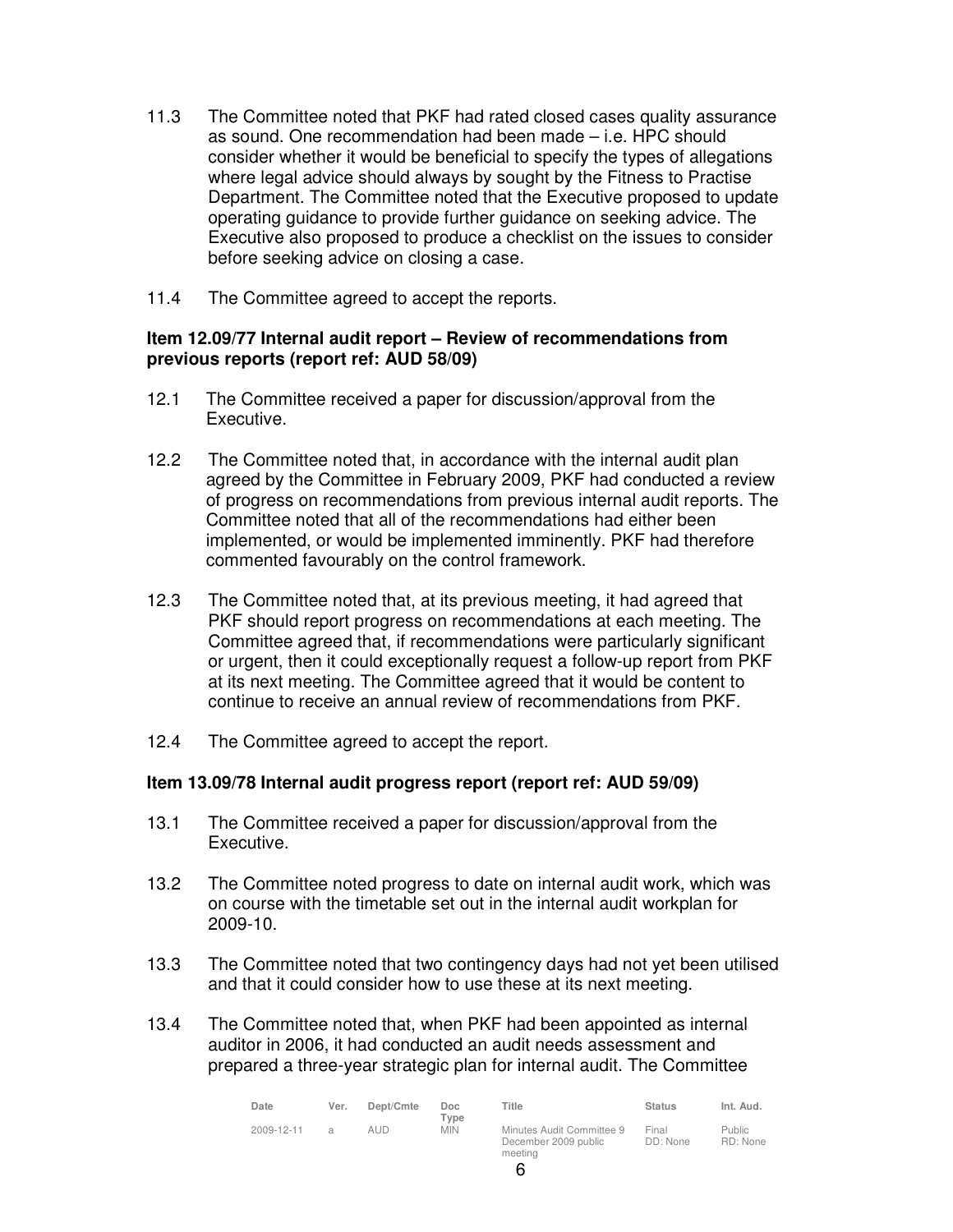noted that it was due to consider the internal audit workplan for 2010-11 at its next meeting. The Committee agreed that the three-year strategic plan for internal audit should be considered at its next meeting.

# **Action: PKF (by 24 February 2010)**

### **Item 14.09/79 National Audit Office (report ref: AUD 60/09)**

- 14.1 The Committee received a paper to note from the Executive.
- 14.2 The Committee noted that Mr Burgess had replaced Mr Steve Ecroyd as the HPC's contact at the NAO and that this was Mr Burgess's first meeting. Mr Dean Parker remained as the relevant director at the NAO.
- 14.3 The Committee noted that the NAO was preparing its external audit strategy for the 2009-10 financial year. Mr Burgess had held an initial meeting with the Director of Finance and would also meet Baker Tilly to arrange handover of external audit work. The Committee noted that it was due to consider the external audit strategy at its next meeting.

### **Item 15.09/80 International Financial Reporting Standards (IFRS) draft accounts 2008-9 (report ref: AUD 61/09)**

- 15.1 The Committee received a paper to note from the Executive.
- 15.2 The Committee noted that the accounts for 2008-9 had been adopted to comply with IFRS, in order to provide a basis for comparison when the 2009-10 accounts were prepared.
- 15.3 The Committee noted that the main changes were changes in terminology (for example, the balance sheet had become a 'statement of financial position') and some presentational changes. The Committee noted that unused annual leave would have to be accrued, which would not have a material impact on the accounts.

# **Item 16.09/81 22-26 Stannary Street Limited (report ref: AUD 62/09)**

- 16.1 The Committee received a paper to note from the Executive.
- 16.2 The Committee noted that HM Revenue and Customs had confirmed to Baker Tilly that there would be no adverse taxation implications, if 22-26 Stannary Street Limited was wound up. The Committee noted that the Executive would proceed to wind up the company.

| Date       | Ver.           | Dept/Cmte | Doc<br>Type | Title                                                        | <b>Status</b>     | Int. Aud.           |
|------------|----------------|-----------|-------------|--------------------------------------------------------------|-------------------|---------------------|
| 2009-12-11 | $\overline{a}$ | aud       | <b>MIN</b>  | Minutes Audit Committee 9<br>December 2009 public<br>meeting | Final<br>DD: None | Public.<br>RD: None |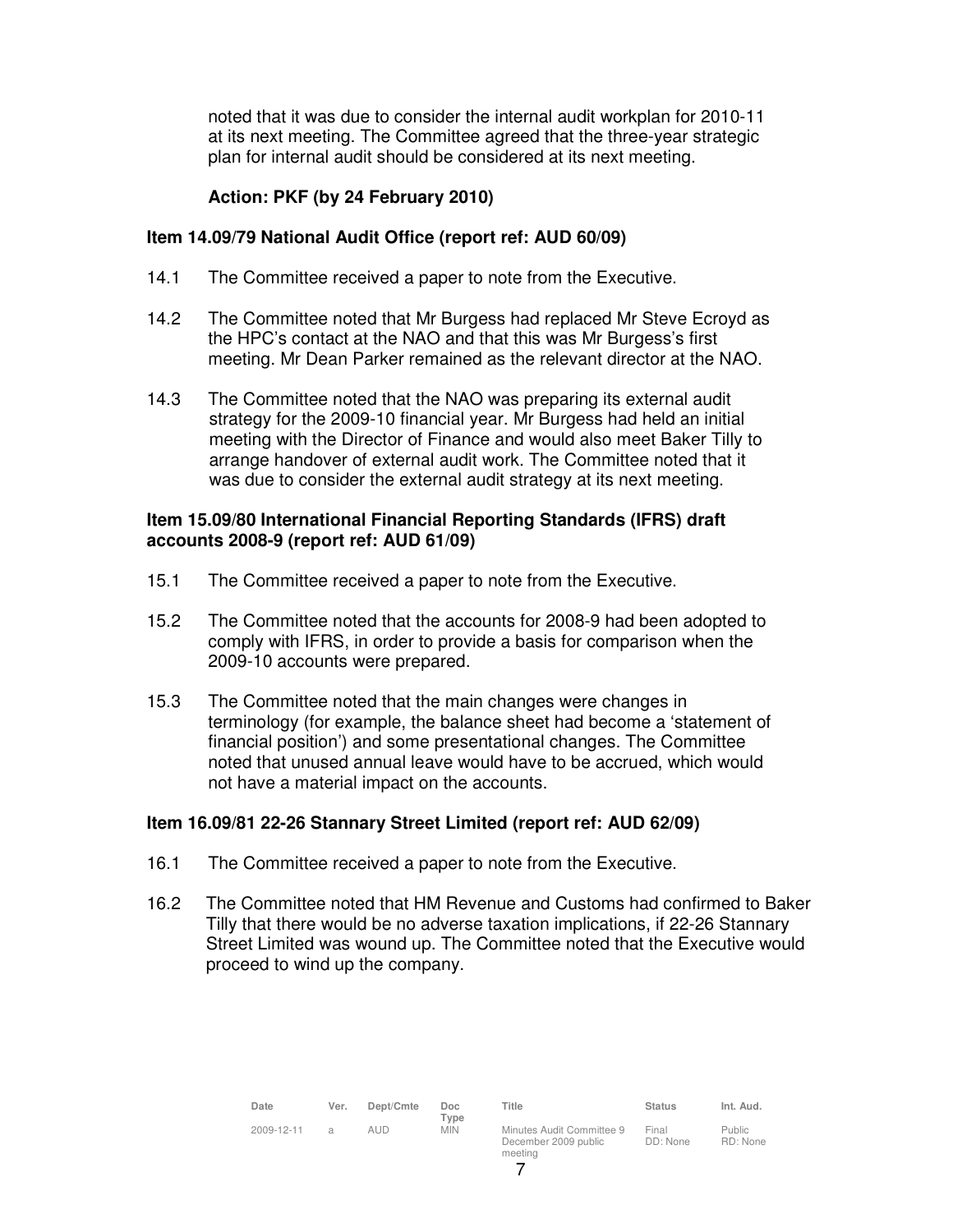# **Item 17.09/82 Dates of Committee meetings (report ref: AUD 63/09)**

- 17.1 The Committee received a paper to note from the Executive.
- 17.2 The Committee noted the dates of its meetings in 2010-11. The dates are listed at paragraph 19.2

#### **Item 18.09/83 Any other business**

18.1 There was no other business.

#### **Item 19.09/84 Date and time of next meeting**

- 19.1 The next meeting of the Committee would be held at 10.30 am on Wednesday 24 February 2010.
- 19.2 Subsequent meetings would be held at 10.30 am

Thursday 24 June 2010 Thursday 23 September 2010 Wednesday 16 March 2011 Thursday 23 June 2011 Thursday 29 September 2011

#### **Resolution**

The Committee agreed to adopt the following resolution:

'The Committee hereby resolves that the remainder of the meeting shall be held in private, because the matters being discussed relate to one or more of the following;

(1) information relating to a registrant, former registrant or applicant for registration;

(2) information relating to an employee or officer holder, former employee or applicant for any post or office;

(3) the terms of, or expenditure under, a tender or contract for the purchase or supply of goods or services or the acquisition or disposal of property;

(4) negotiations or consultation concerning labour relations between the Council and its employees;

(5) any issue relating to legal proceedings which are being contemplated or instituted by or against the Committee or the Council;

| Date       | Ver.          | Dept/Cmte | Doc<br>Type | Title                                                        | <b>Status</b>     | Int. Aud.                 |
|------------|---------------|-----------|-------------|--------------------------------------------------------------|-------------------|---------------------------|
| 2009-12-11 | $\mathcal{L}$ | aud       | <b>MIN</b>  | Minutes Audit Committee 9<br>December 2009 public<br>meeting | Final<br>DD: None | <b>Public</b><br>RD: None |